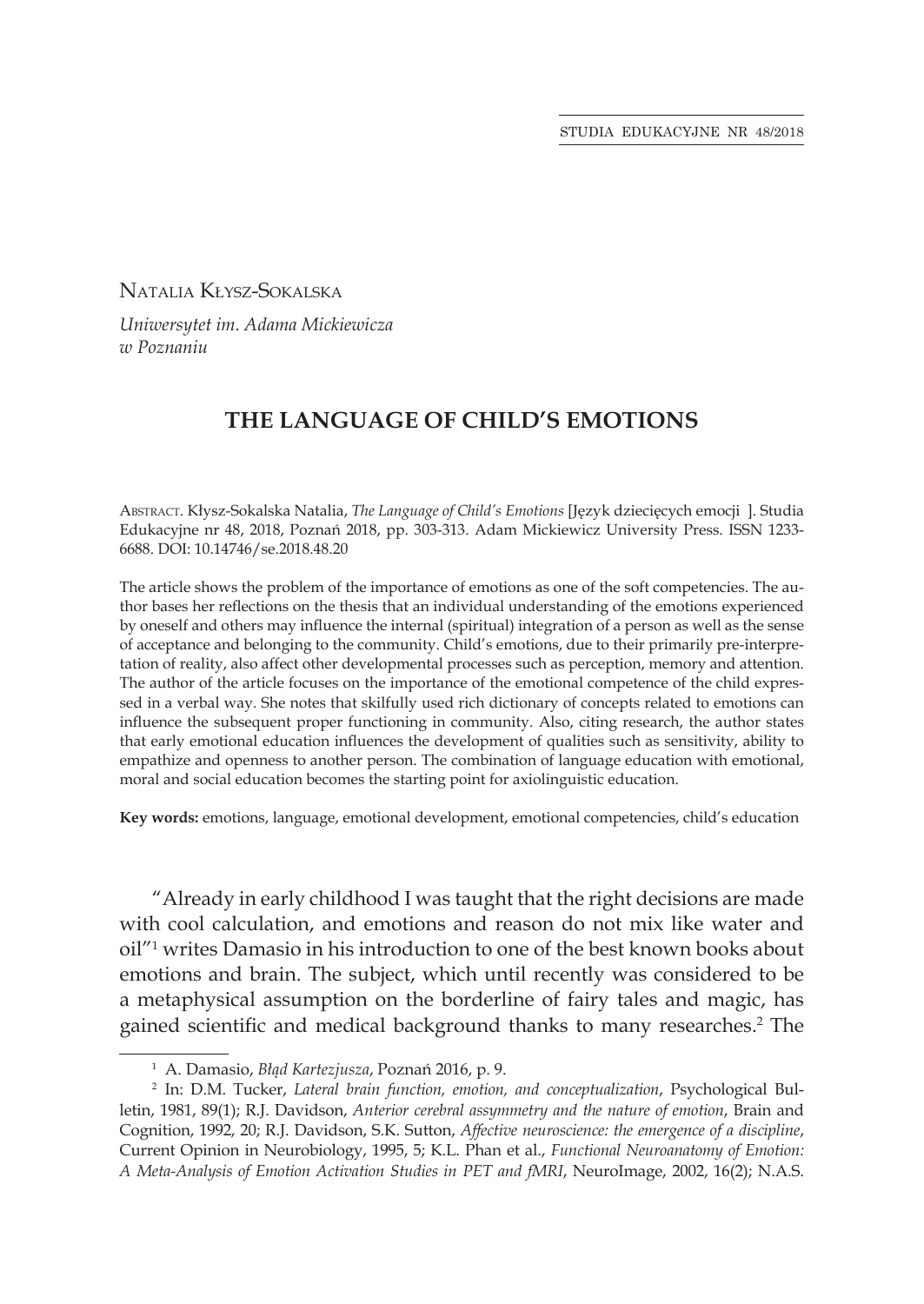correlation between emotional and cognitive processes is evident in various aspects, two of which seem to be the most crucial: emotional memory<sup>3</sup> and verbalization of emotions, on which I will focus in this article.

The significance of shaping soft competencies, i.e. those relating to psychophysical traits and social skills as well as focusing on human behavior, attitudes, ways of being, which emotional competencies undoubtedly are, manifests itself in relation to the general functioning of a child, a student, and later – an adult. An individual understanding of the emotions experienced by oneself and others may influence the internal (spiritual) integration of a person as well as the sense of acceptance and belonging to the community. Child's emotions, due to their primarily pre-interpretation of reality, also affect other developmental processes such as perception, memory and attention, because "all of the emotions, not just pleasant ones, have an important role in life and each of them exerts an influence on the child's specific psychological and social adaptation".<sup>4</sup>

### **The emotional development of a child**

The issue of understanding and perceiving emotions throughout the first years of life changes periodically. During the period of growing up, certain changes can be observed when it comes to the emotional reactivity. Right after birth, the newborn emits its first emotional signal – a cry. The first year of a child's life uncovers its physiological responses to such emotions as anger, fear, surprise, disgust, sadness and joy. In the following few years a young human being is exposed to new sensations which manifest themselves through expression along with the emotional experience.<sup>5</sup>

During the first months of a child's life most of the signals it sends are related to its psychophysiological state, i.e. weeping, crying, smiling, agitation. The answer to the particular needs is the concern of the parent (usually the mother), which results in the emotional satisfaction of a child. At the later stage of development, the child returns to these moments of solace by seeking help from the parent.<sup>6</sup> At this stage of a child's life the positive emotional feelings manifest themselves through facial expressions and body movements.<sup>7</sup>

Farb, A.K. Anderson, Z.V. Segal, *The Mindful Brain and Emotion Regulation in Mood Disorders*, Social Cognitive and Affective Neuroscience, 2012, 8; J. Kagan, *Brain and Emotion*, Emotion Review, 2017.

<sup>3</sup> P. Przybysz, *Emocje muzyczne i ich estetyczne modyfikacje*, [in:] *Neuroestetyka muzyki*, Eds. M. Bogucki, A. Foltyn, P. Podlipniak, P. Przybysz, H. Winiszewska, Poznań 2013, p. 114.

<sup>4</sup> E. Hurlock, *Rozwój dziecka*, Warszawa 1985, p. 370.

<sup>5</sup> R.S. Lazarus, *Znaczenie a rozwój emocjonalny*, [in:] *Natura emocji*, Eds. P. Ekman, R.J. Davidson, Gdańsk 2012, p. 303-308.

<sup>6</sup> A.I. Brzezińska (Ed.), *Psychologiczne portrety człowieka*, Gdańsk 2005, p. 49.

<sup>7</sup> Ibidem, p. 52.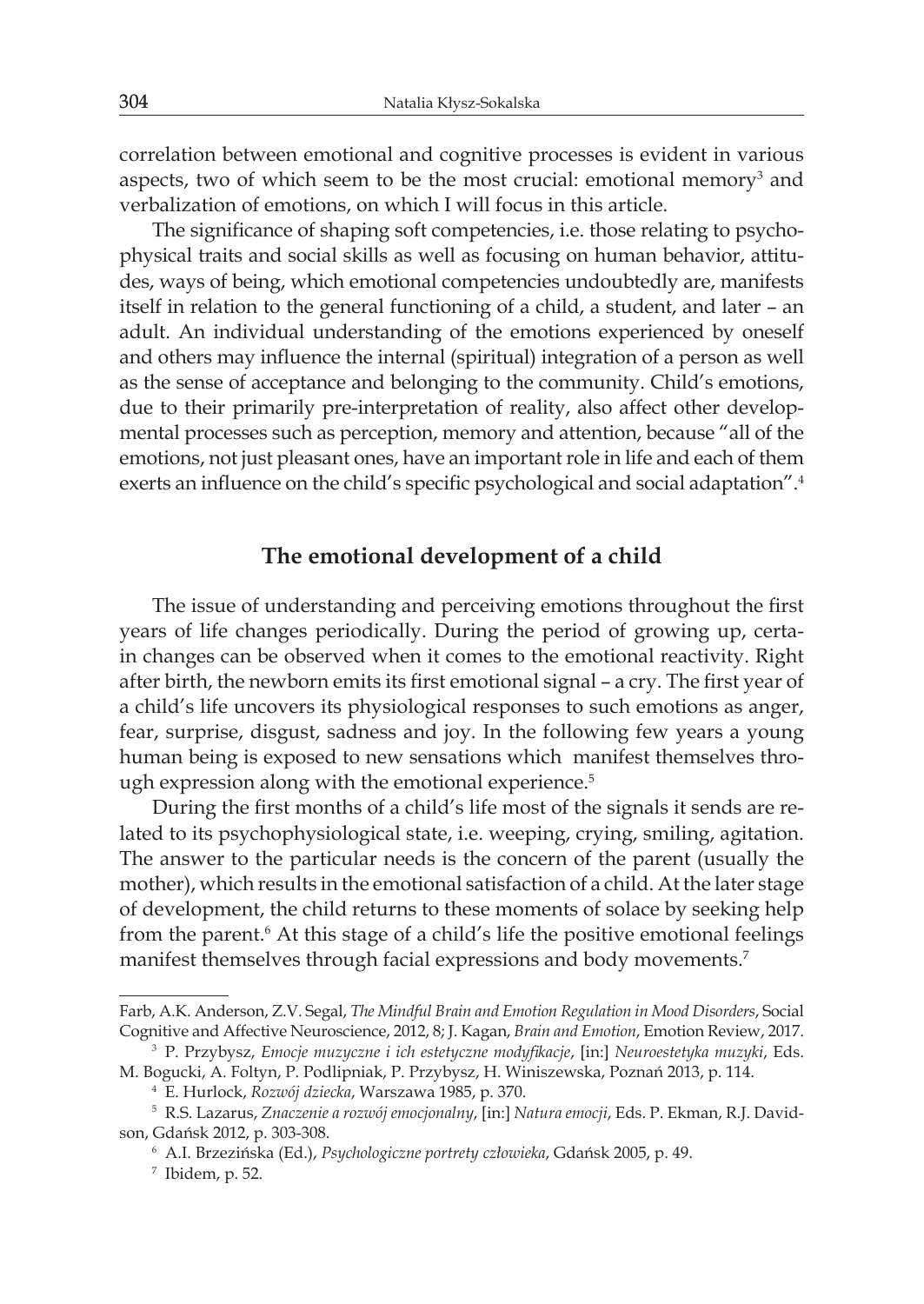A pre-school child shifts its emotional development towards an increase in self-control. It deals better with the control of emotional impulses, shares emotions with others, and from 2 years of age the tendency to talk about emotions in conjunction with reflection on them grows systematically, which is connected to the development of speech at this stage. A pre-school child begins to experience emotions such as pride, shame, guilt, jealousy and embarrassment, which are the result of the generalization of many previous experiences.<sup>8</sup> At that time, the initial stage of emotional representation starts to develop. That stage allows to define, interpret and control emotions.

The pre-school stage is also the time of so-called socialization of emotions. Smykowski $^{\rm 9}$  while explaining this issue, writes:

the development of emotions depends on the response to them through the social environment. In the process of socialization, emotions become socially important and take socially accepted forms of expression (…). They are a source of information from other people, aiding the regulation of person's behavior and assisting adaptation of the forms of expression to social conditions." The child observes which emotions can be expressed and in what kind of situations.<sup>10</sup>

The child's school age covers the period of early school (integrated) education and the second stage of primary education. The change that occurs in the life of a child entering school is one of the most important things in its life, that is why it is often associated with psychological-emotional problems. As Brzezińska writes<sup>11</sup>,

changes in the cognitive, emotional, and moral sphere as well as the ability to build satisfying relationships with peers and significant adults, who are now teachers, give a chance to end this development stage with a sense of being a competent person (…), and also provide a child with a chance to function in the social world in a manner that gives satisfaction and predisposes an individual to live a successful life.

The school stage is a time for a child to develop the awareness of their own feelings,<sup>12</sup> which is related to the strengthening of emotional competencies.

The early school age is the time to transform the emotional child spontaneity into the reflective, analytical and thoughtful image.13 The child takes

<sup>8</sup> Ibidem, p. 192-193.

<sup>9</sup> B. Smykowski, *Socjalizacja emocji (opracowanie)*, [in:] *Psychologiczne portrety człowieka*, Ed. A.I. Brzezińska, Gdańsk 2005, p. 194.

<sup>10</sup> M.K. Rothbart, *Rozwój emocjonalny: zmiany reaktywności i samoregulacji*, [in:] *Natura emocji*, Eds. P. Ekman, R.J. Davidson, Gdańsk 2012, p. 312.

<sup>11</sup> A.I. Brzezińska (Ed.), *Psychologiczne portrety*, p. 260.

<sup>12</sup> L.S. Wygotski, *Wczesne dzieciństwo*, [in:] *Wybrane prace psychologiczne*, II – *Dzieciństwo i dorastanie*, Ed. L.S. Wygotski, Poznań 2002, p. 169.

<sup>13</sup> B. Janiszewska, *Rozwój emocjonalny*, [in:] *Wybrane zagadnienia z psychologii*, Ed. S. Siek, Siedlce 1996, p. 223.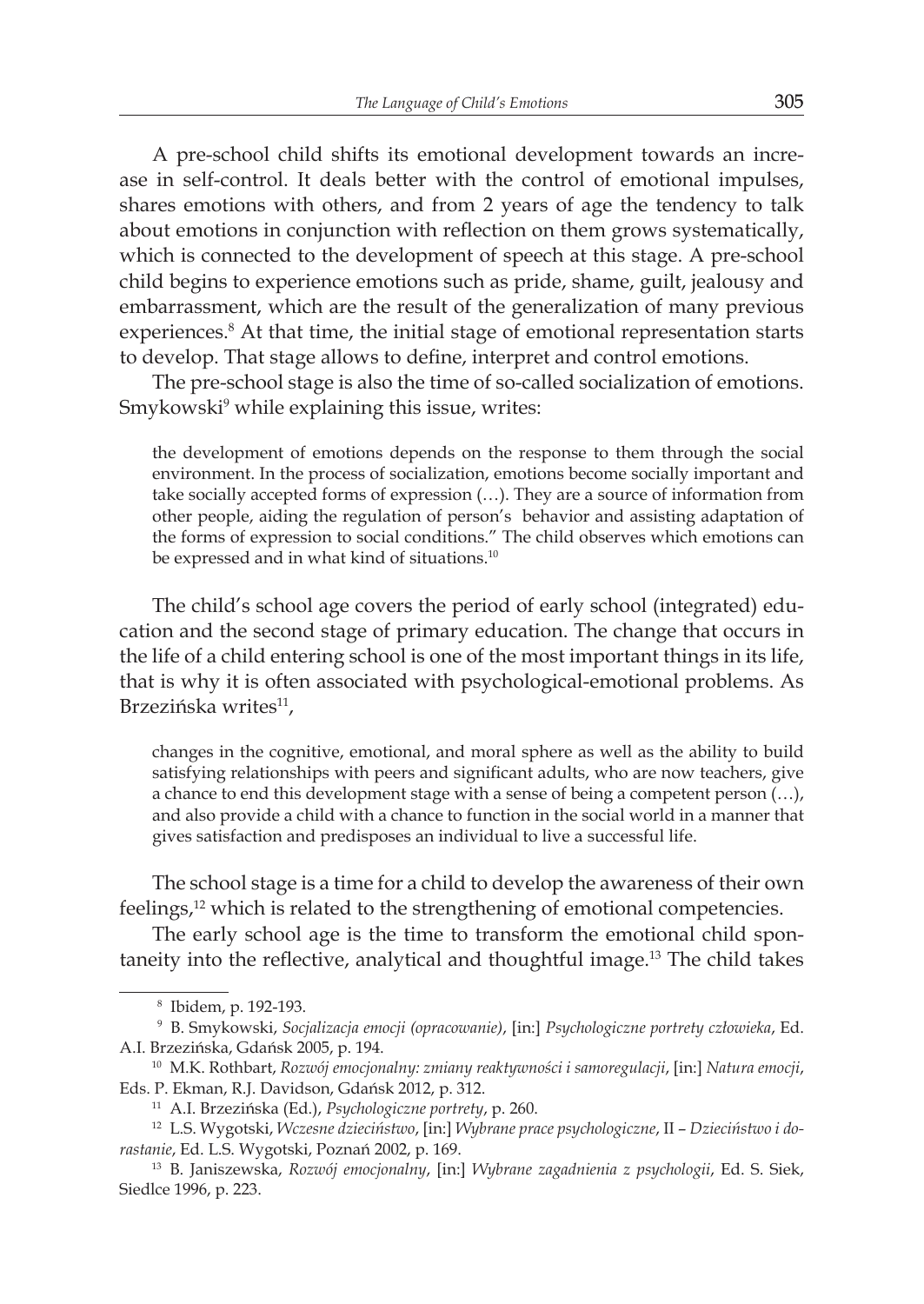specific action only after that analysis. It levels its impulses with reflection and self-control. It is affected by the changes occurring in the child's environment, for example the beginning of the school education.

At the same time, the child's attitude to the environment changes. And the change in the child's attitude to the environment forces the change towards the child itself. (...) The environment might demand other requirements for dealing with emotions.<sup>14</sup>

Therefore, these changes determine the development of competencies influencing the proper functioning of the child in society as well as with oneself.

According to Wygotski,<sup>15</sup> the student of early school education begins to see the internal nature of emotions, "it creates a clear orientation in its own experiences".

Many of the emotions that a child experiences during this time are related to cognitive activity at school, relationships with peers and a teacher. (…) School successes are a source of positive emotions, yet failures can cause a series of negative emotions (including the fear of school, the teacher's anger, the older children at school, etc.).<sup>16</sup>

Besides, early school age is characterized by increased ability to inhibit and control emotions, to which Wołoszynowa refers. As the age increases, the child is more able to control its own emotions, which is reflected in their expression.17 A particularly important element of this period is the emergence of deeper empathy, for example metaphorical consciousness of empathic suffering, which is the basis of mature empathy.18

School entry is also associated with increased tolerance for long-term emotional stress. This is an extremely important skill from the perspective of learning, since it gives a child the ability to function in a school situation effectively.19 The student copes better with the expectation for gratification or feedback from the teacher in the form of a mark, praise or criticism.

The emotional self-control, already shaped at pre-school stage, develops continuously, also at the school level. The child knows how to respond emotionally to specific situations, it controls its effects, both negative and positive. On the one hand, behavior is attributed to established social norms, on the other – their means of expression are individualized. Every child tries to feel positive

<sup>14</sup> K. Kuszak, *Kompetencje emocjonalne młodszych uczniów*, [in:] *Uczeń w świecie emocji*, Ed. K. Kuszak, Nauczanie Początkowe. Kształcenie Zintegrowane, 2016/2017, 2, p. 12.

<sup>15</sup> L.S. Wygotski, *Wczesne dzieciństwo*, p. 171.

<sup>16</sup> K. Kuszak, *Kompetencje emocjonalne*, 2016/2017, p. 13.

<sup>17</sup> L. Wołoszynowa, *Młodszy wiek szkolny*, [in:] *Psychologia rozwojowa dzieci i młodzieży*, Ed. M. Żebrowska, Warszawa 1979, p. 625.

<sup>18</sup> M.L. Hoffman, *Empatia a rozwój moralny*, Gdańsk 2006, p. 75.

<sup>19</sup> A.I. Brzezińska (Ed.), *Psychologiczne portrety*, p. 273.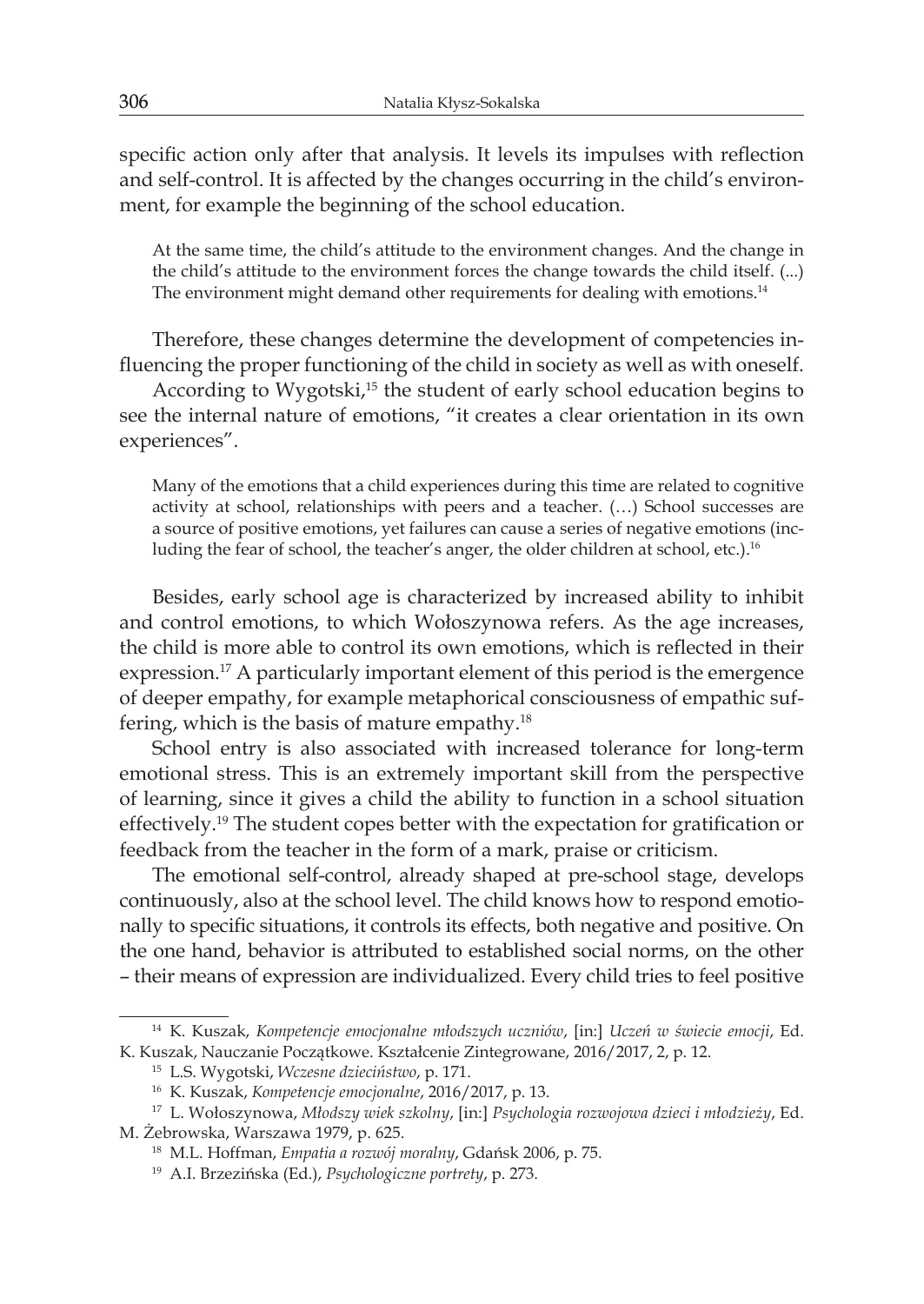and negative emotions in a different way, to react to success and failure otherwise. Emotional competence of a school-aged child gains definition in various forms of child's expression – musical, artistic and linguistic activities.

School age marks also the beginning of the development of empathy, which in the interpersonal relationships in the school environment is characterized by a high degree of significance. On the basis of the research conducted by Kuszak, $20$  it is concluded that children can find themselves in the other person's position through demonstrated understanding for negative situations, as well as by analogy with their own emotional states and experiences. It has a positive impact on the further development of emotional competence, which takes the form of emotional education in the final stage $^{21}$  or emotional intelligence, influencing the effectiveness of functioning at school and work in adult life.<sup>22</sup>

# **The cognitive character of emotion – child verbalization of emotional states**

One of the elements of the process of socialization is the ability to skillfully express emotions and to recognize emotions and feelings of others. Language is a very important ingredient in the process of shaping these competencies, since it becomes a source of information about them.<sup>23</sup> Along the side of the non-verbal emotional indicators, such as mimicry, gesturing, behavior, it's the verbal communication – due to its conceptual richness and the most objective interpretation of meanings – that represents the precise definition of emotions.

The cognitive nature of emotions is difficult to capture. It stems from the fact that emotions occur within the human being and they are part of the system responsible for creating a representation. A person has the control over the course of the emotion itself, which is a subjective phenomenon. Also, emotions are always directed at someone or something, then the content of emotions appears between one subject and another subject (or object). In addition, emotions change over time – in the short or long term. Emotions also

<sup>20</sup> K. Kuszak, *Kompetencje komunikacyjne dzieci w okresie późnego dzieciństwa w aspekcie rozwojowym*, Poznań 2011, p. 274.

<sup>21</sup> D. Goleman, *Inteligencja emocjonalna*, Poznań 2012, p. 437.

<sup>22</sup> In: E. Aronson, *Nobody left to hate*, New York 2000; J. Moczydłowska, *Potęga inteligencji emocjonalnej*, Zeszyty Naukowe WSZiP Łomża, 1, Łomża 2000; D.R. Caruso, Ch.J. Wolfe, *Emotional intelligence in the workplace*, [in:] *Emotional intelligence in everyday life: a scientific inquiry*, Eds. J. Ciarrochi, J.P. Forgas, J.D. Mayer, Philadelphia 2001; M.J. Elias, L. Hunter, J.S. Kress, *Emotional intelligence and education*, [in:] *Emotional intelligence in everyday life: a scientific inquiry*, Eds. J. Ciarrochi, J.P. Forgas, J.D. Mayer, Philadelphia 2001; A. Matczak, K.A. Knopp, *Znaczenie inteligencji emocjonalnej w funkcjonowaniu człowieka*, Warszawa 2013.

<sup>23</sup> B.B. Schieffelin, E. Ochs, *The Impact of Language Socialization on Grammatical Development*, [in:] *The Handbook of Child Language*, Eds. P. Fletcher, B. MacWhinney, Oxford 1995, p. 73-94.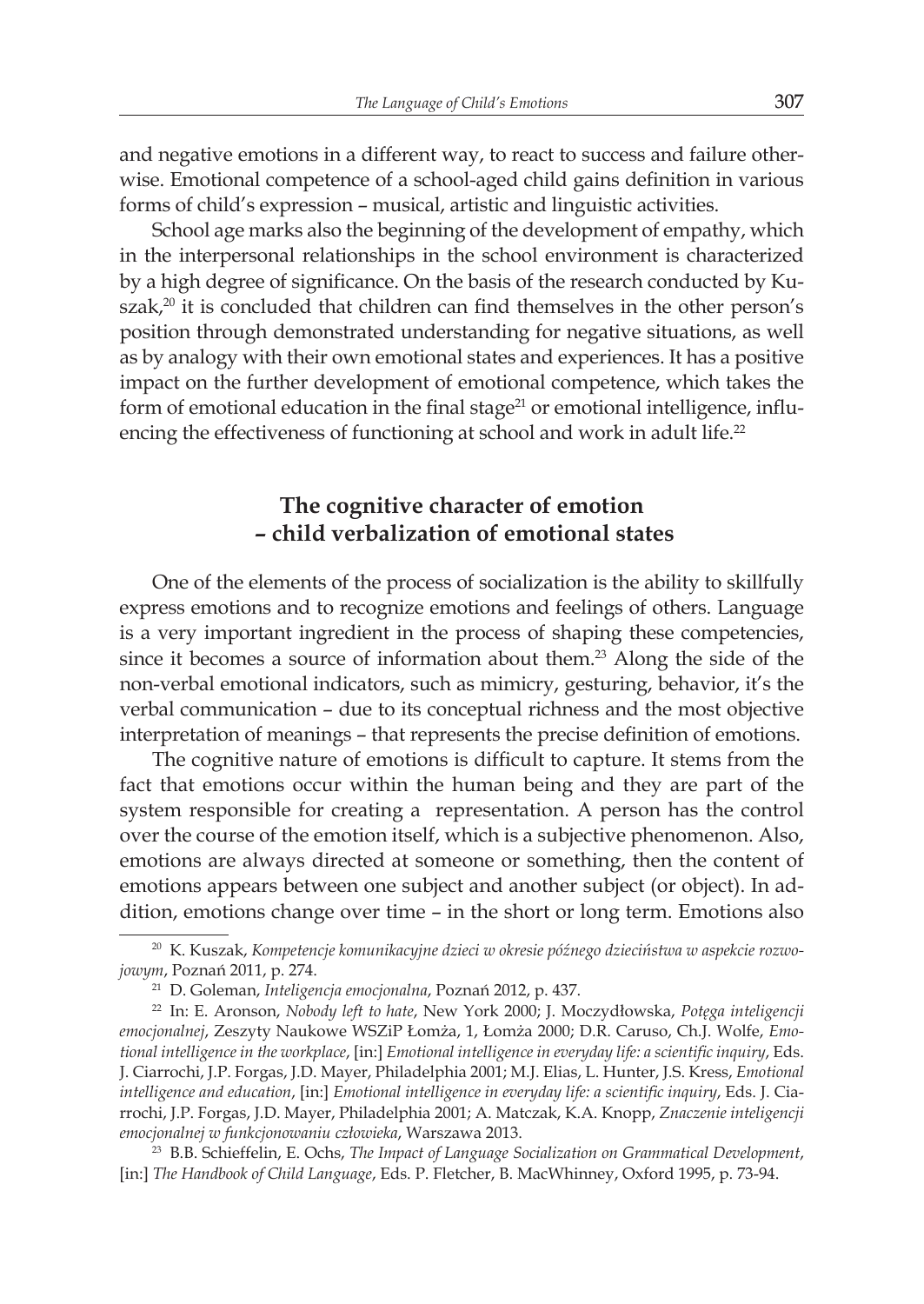affect the individual's behavior – its strength or direction. This may also affect the perception of social or personal situations.<sup>24</sup>

The concept of cognitive representation of emotion allows us to understand the creation of the inner world representation in a general sense. Its source can be searched at Reykowski, who claims that a conscious representation of emotion can be formed at one of two levels: the first (lower) level, in which the representation of a fact or a process allows for this fact or process to be taken into account in performing the activity, and the second (higher) level, enabling a person to capture the represented fact or process in symbolic forms.25 The codes constitute the foundation of emotion representation. These codes (image code, verbal code, and abstract code) are connected to each other and reveal other emotional aspects.26

The full representation of emotions has a multiunit character. The process of transition between separate elements of the representation is significant. Emotional recoding processes are bidirectional, which allows for easier access to semantic content, and emotions become resistant to forgetfulness and distortion. Recoding processes allow the reinterpretation of emotional experiences or the development of emotion representation<sup>27</sup>.

The perspective of interpretation of the verbal code is of utmost importance for this topic because it concerns the functions defining, denoting and naming emotions. In terms of school pedagogy it refers to the language of a child, within which the dictionary of emotional terms is located. Connecting the cognitive process, which in this case is the acquisition of verbal competence (language) with emotional processes affects the cohesion and maturity of a human personality.

From a research perspective, the issue of naming emotions by children is not a particularly popular topic. This may be due to the complexity of the process (emotionality and language), which requires versatility and an interdisciplinary approach in the fields of: psychology, pedagogy and linguistics (psycholinguistics). A holistic approach to the issue of verbal emotion, however, provides a full picture of the subject and a view from different perspectives.

The ability to express words of emotions allows the child to gain an orientation in his or her own experience, which influences their personalization process and strengthens the sense of subjectivity.<sup>28</sup> Verbalization

<sup>24</sup> E. Zdankiewicz-Ścigała, T. Maruszewski, *Teorie emocji*, [in:] *Psychologia*, t. 2 – *Psychologia ogólna*, Ed. J. Strelau, Gdańsk 2008, p. 417.

<sup>25</sup> J. Reykowski, *Eksperymentalna psychologia emocji*, Warszawa 1968.

<sup>26</sup> T. Maruszewski, E. Ścigała, *Emocje – aleksytymia – poznanie*, Poznań 1998, p. 59-70.

<sup>27</sup> E. Zdankiewicz-Ścigała, T. Maruszewski, *Teorie emocji*, p. 419.

<sup>28</sup> Ł. Dawid, *"Odpowiednie dać uczuciu – słowo", czyli o potrzebie kształcenia sprawności językowej uczniów w zakresie werbalizacji przeżyć uczuciowych*, [in:] *Problemy edukacji lingwistycznej*, t. I – *Kształcenie języka ojczystego dziecka*, Eds. M.T. Michałowska, M. Kisiel, Kraków 2001, p. 182.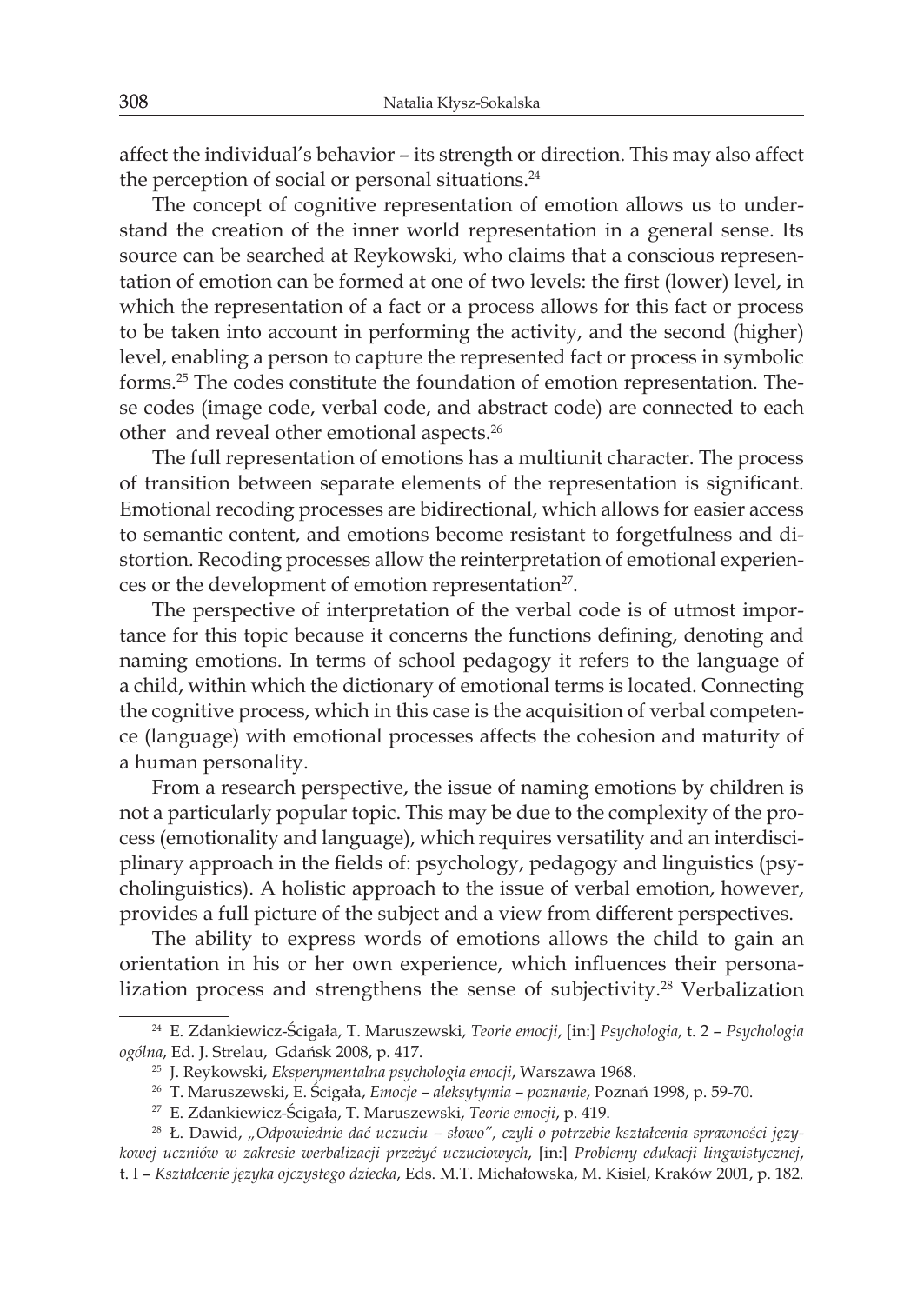of emotions also has a positive effect on "getting accustomed" to internal experiences<sup>29</sup> and the appropriate form of their emotional expression, which fulfills a number of functions, like: uncovering, creative, regulative-normative and therapeutic.30 In addition, providing emotions with conceptual categories expressed verbally causes the transformation of strictly emotional behavior into rationalized<sup>31</sup> and socialized behaviors.

As Harris notes, $32$  "speech allows human beings to communicate not only what they feel in relation to the present situation, but also feelings related to past and future hypothetical events". The ability to accurately specify feelings influences the elimination of frustration and discouragement in relations with peers and adults. The child learns to distinguish between the direct expression of feelings and the violent and spontaneous discharge of them.<sup>33</sup>

With reference to the level of the language dictionary of child's emotions, the literature of the subject presents, for example, the results of research Ku $szak<sup>34</sup>$  and Górecka-Mostowicz<sup>35</sup> (2005) conducted in this field. Despite different research objectives, it is possible to draw similar conclusions from their diagnoses and tests. Research studies conducted by Kuszak show that students at the age of 6 "cannot yet adequately and accurately call on the feelings experienced by others, however they understand their mood".<sup>36</sup> Over time, however, there is a noticeable change in this respect, which occurs systematically. The development of the competence to recognize and verbalize emotional states is evident.

Górecka-Mostowicz points out that students at early school age, by defining their emotions, relate to situational events based on statements associated with their own life experiences.<sup>37</sup> First of all, students treat emotions in the context of interpersonal relationships, and their expressions include a number of terms related to action, "which is undoubtedly related to the fact that their perceptual orientation is dominant as well as recognition of the reality in the course of action".38 According to the author, verbal messages from adults and from observations of human behavior in everyday life play a considerable role in the students' beliefs about emotion.<sup>39</sup> In addition, the author notes that

<sup>29</sup> E. Sujak, *Rozważania o ludzkim rozwoju*, Kraków 1992, p. 37.

<sup>30</sup> Ł. Dawid, *"Odpowiednie dać uczuciu – słowo"*, p. 183-184.

<sup>31</sup> M. Kofta, *Samokontrola a emocje*, Warszawa 1979, p. 230.

<sup>32</sup> P.L. Harris, *Zrozumieć emocje*, [in:] *Psychologia emocji*, Eds. M. Lewis, J.M. Haviland, Gdańsk 2005, p. 362.

<sup>33</sup> Ł. Dawid, *"Odpowiednie dać uczuciu – słowo"*, p. 184.

<sup>34</sup> K. Kuszak, *Kompetencje komunikacyjne dzieci*.

<sup>35</sup> B. Górecka-Mostowicz, *Co dzieci wiedzą o emocjach*, Kraków 2005.

<sup>36</sup> K. Kuszak, *Kompetencje komunikacyjne dziecka sześcioletniego – wybrane aspekty*, [in:] *Dziecko-uczeń a wczesna edukacja*, Eds. I. Adamek, Z. Zbróg, Kraków 2011, p. 167.

<sup>37</sup> B. Górecka-Mostowicz, *Co dzieci wiedzą o emocjach*, p. 68.

<sup>38</sup> Ibidem.

<sup>39</sup> Ibidem, p. 69-70.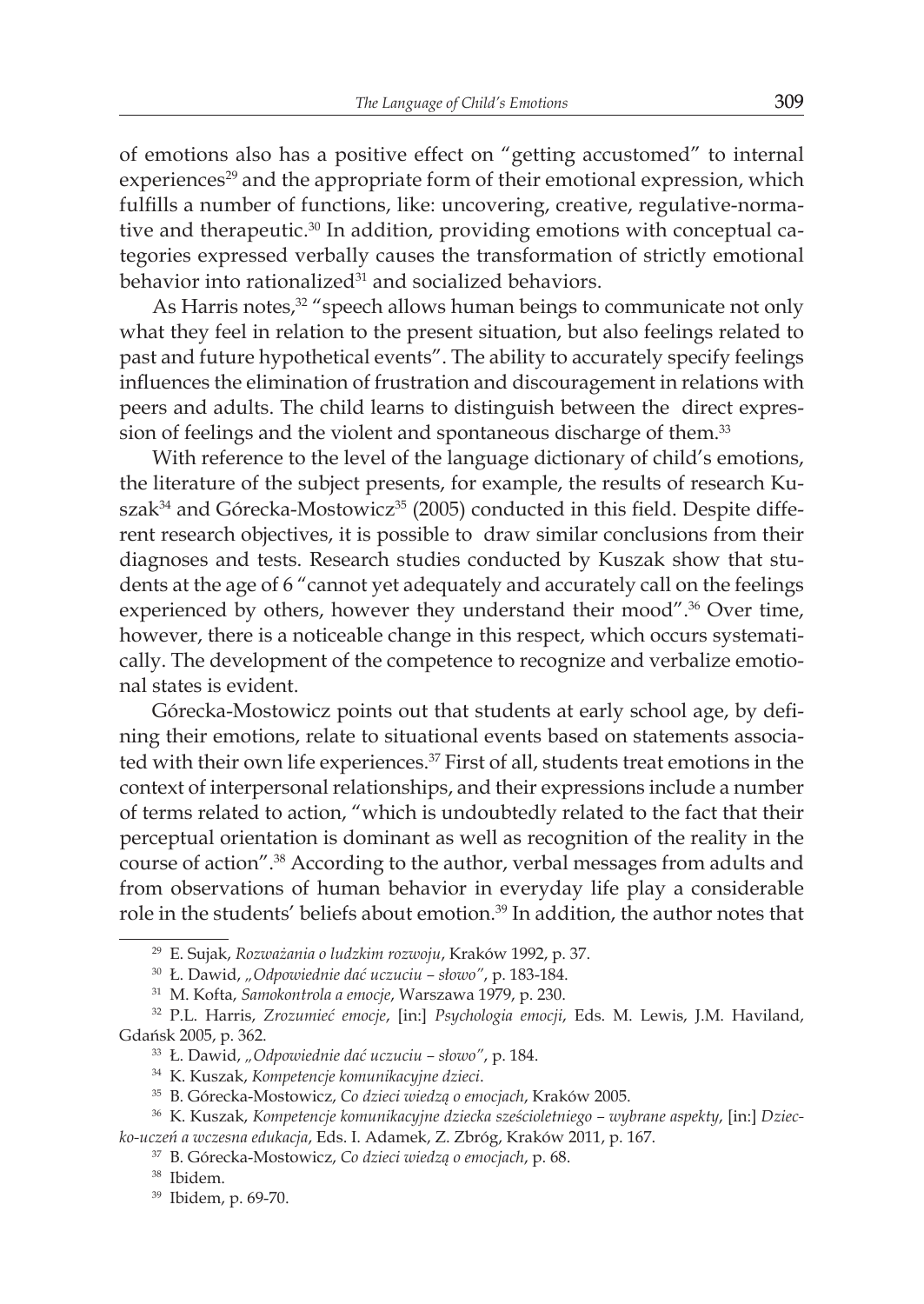the definitions of emotional mimic expression become more and more relevant with age, the accuracy of naming the emotional states illustrated on the pictures rises, and the quality of spoken description of decoded emotions increases, on the basis of their external manifestations, in situations causing given emotions.<sup>40</sup>

While conducting my own research orientated towards the ways of emotion verbalization of students at school age, by using my own research tool (*emotional competence test*), I noticed that in at least 60% of the total response test of all tasks students correctly interpreted the encrypted emotion. For a complete representation of the emotional state, they usually stepped in the role of the main character, and rarely acted as observers, which is an evidence of empathy<sup>41</sup> and the development of the theory of mind, which accentuates social maturity and the possibility of taking another person's perspective.<sup>42</sup>

On the basis of the answers provided in the test, I observed that in most cases, the children know the emotions analyzed (all of which are basic emotions). However, this knowledge is lacking awareness, since it is expressed by the relatively low dimension of in-depth descriptions of emotional states. Despite the analogy included in the instructions to the notion of feelings (*what do they feel, what emotion, what feeling*), students usually refer to events and situations, less often to emotional states. This provides the evidence of creating close connection between the situation and emotion, where the situation is treated as an emotional state.

Table 1

*Descriptions of situations referring to the emotions of the poem* – fragments of the results of one of the tasks in the test to assess the level of emotional competencies expressed in the language of secondary school students

| <b>Emotional states</b><br>descriptions                                                                                                                                                                    | Descriptions of the situation                                                                                                                                                 |                                                                                                                                                                                          |
|------------------------------------------------------------------------------------------------------------------------------------------------------------------------------------------------------------|-------------------------------------------------------------------------------------------------------------------------------------------------------------------------------|------------------------------------------------------------------------------------------------------------------------------------------------------------------------------------------|
|                                                                                                                                                                                                            | Reference to the poem                                                                                                                                                         | No reference to the poem                                                                                                                                                                 |
| I was <b>scared</b> and <b>happy</b> ,<br>I didn't like anything, there<br>was always something<br>wrong, I just had a bad<br>day,<br>My brother was angry with<br>me because I destroyed his<br>homework, | I was on holiday and it was<br>raining,<br>It was a rainy day and I could<br>not walk the dog,<br>I was at home, it was raining<br>and I wanted to go out with<br>an umbrella | When I cracked my head,<br>When my grandmother<br>died,<br>When there are no physical<br>education classes,<br>When I'm home,<br>When I cannot sleep,<br>When girls broke my new<br>toy, |

<sup>40</sup> Ibidem, p. 86.

<sup>41</sup> B. Winczura, *Dziecko z autyzmem. terapia deficytów poznawczych a teoria umysłu*, Kraków 2008, p. 58.

<sup>42</sup> M. Tomasello, *Kulturowe źródła ludzkiego poznania*, Warszawa 2002, p. 16.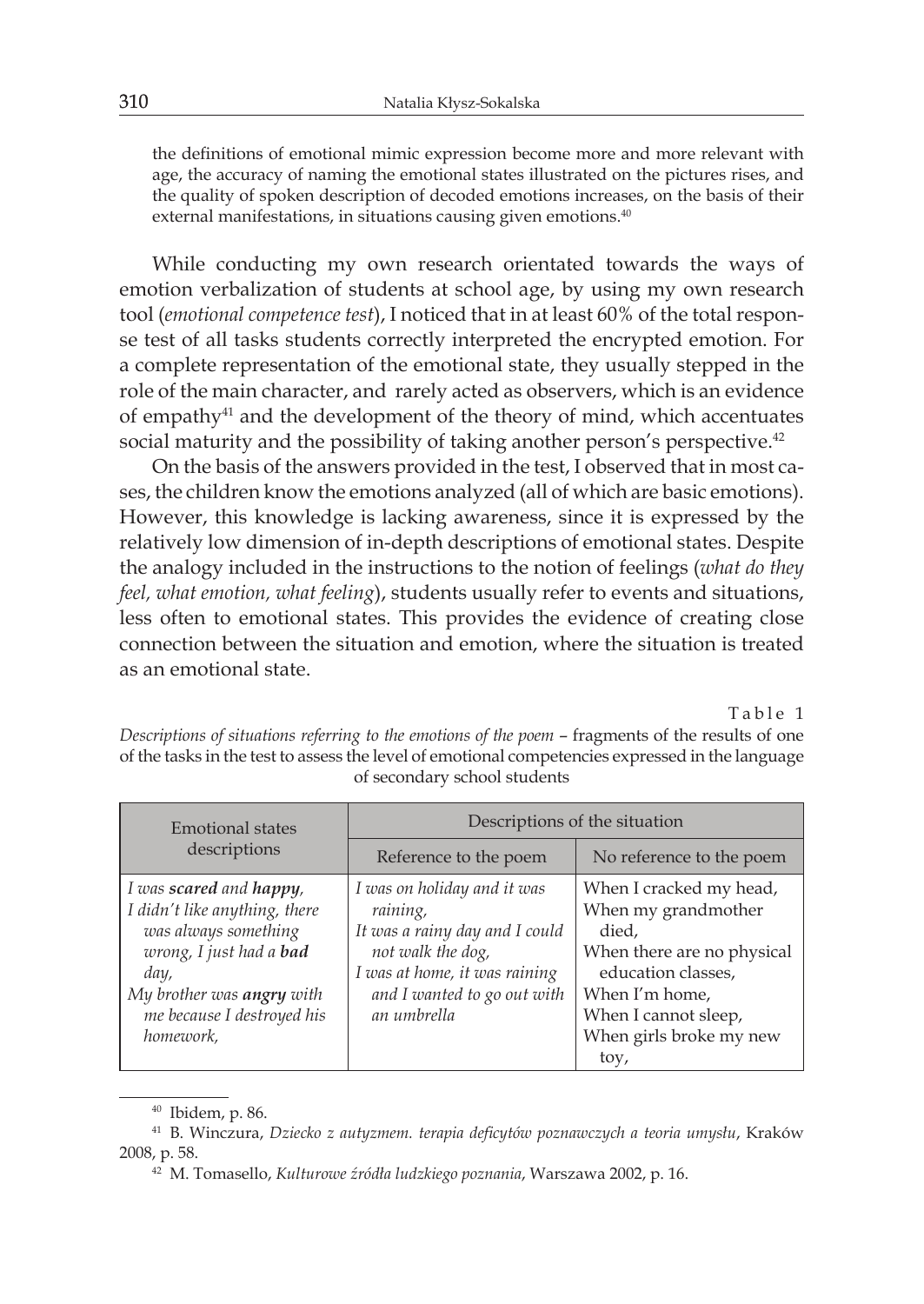| I was sad, nobody allowed me                              | I got a bad mark and I ar-                                                                    |
|-----------------------------------------------------------|-----------------------------------------------------------------------------------------------|
| to play, everyone was rude                                | gued with my parents,                                                                         |
| to me,<br>I'm <b>sad</b> and <b>bad</b> at such<br>a time | I argued with my friend<br>once, we did not play<br>together and we did not<br>see each other |

## **Conclusion**

The issue of feeling, naming, and recognizing correctly emotional states is not an individual problem, but it also has a wider (global) dimension. "Their rank grows as the ever deeper understanding of the importance of feelings in solving difficulties and conflicts not only of individuals, but of groups or nations".43 The importance of soft skills in shaping a full human personality is increasingly accentuated. Early emotional education influences the development of qualities such as sensitivity, ability to empathize and openness to another person.<sup>44</sup>

The use of linguistic education for the purpose of verifying emotion is relevant when it adopts a communicative-discursive character, less normative, subject-oriented rather than object-oriented. $45$  The combination of language education with emotional, moral and social education becomes the starting point for axiolinguistic education,<sup>46</sup> thanks to which the students gain the ability to reflect on their own behavior, as evidenced by the correct verbal message. With such an assumption, in addition to deepening the dictionaries of the child's emotions, the teacher can influence the development of empathy as well as emotionality in a broader sense.

#### **BIBLIOGRAPHY**

Aronson E., *Nobody left to hate*, Freeman & Co, New York 2000.

- Bakuła K., *Rozważania nad koncepcją kształcenia językowego w szkole podstawowej*, [in:] *Z teorii i praktyki dydaktycznej języka polskiego*, t. 14, Eds. E. Polański, Z. Uryga, Wydawnictwo Uniwersytetu Śląskiego, Katowice – Kraków 1995.
- Brzezińska A.I., *Psychologiczne portrety człowieka*, Gdańskie Wydawnictwo Psychologiczne, Gdańsk 2005.
	- <sup>43</sup> Ł. Dawid, *"Odpowiednie dać uczuciu słowo"*, p. 182.

<sup>44</sup> Ibidem.

<sup>45</sup> K. Bakuła, *Rozważania nad koncepcją kształcenia językowego w szkole podstawowej*, [in:] *Z teorii i praktyki dydaktycznej języka polskiego*, t. 14, Eds. E. Polański, Z. Uryga, Katowice – Kraków 1995, p. 80.

<sup>46</sup> J. Kowalikowa, *Kształcenie językowe w świetle reformy szkolnej. Szanse i zagrożenia*, [in:] *Język w przestrzeni edukacyjnej*, Ed. R. Mrózek, Katowice 2000, p. 94.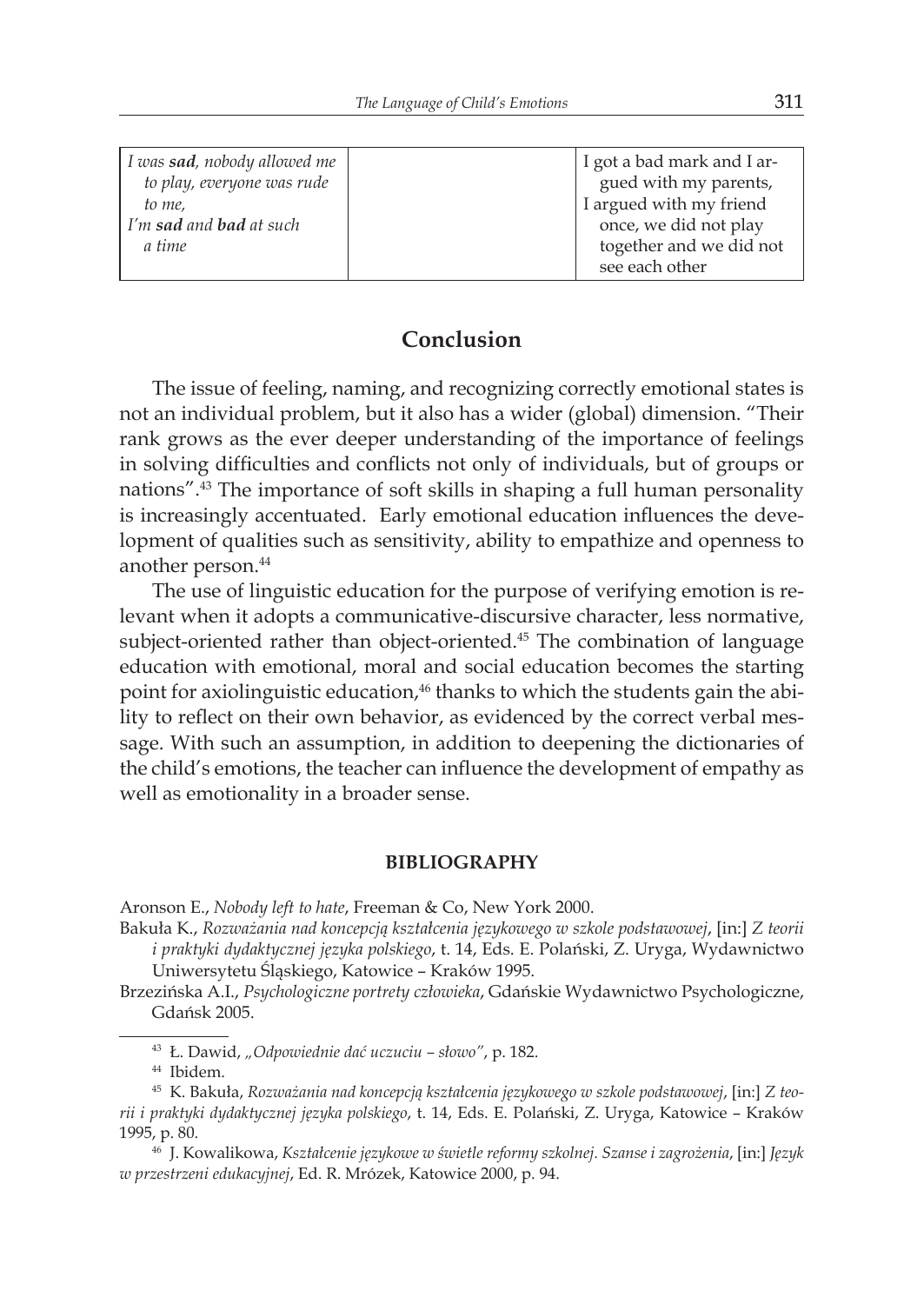- Caruso D.R., Wolfe Ch.J., *Emotional intelligence in the workplace*, [in:] *Emotional intelligence in everyday life: a scientific inquiry*, Eds. J. Ciarrochi, J.P. Forgas, J.D. Mayer, Psychology Press, Taylor & Francis Group, Philadelphia 2001.
- Damasio A., *Błąd Kartezjusza*, Dom Wydawniczy Rebis, Poznań 2016.
- Dawid Ł., *"Odpowiednie dać uczuciu słowo", czyli o potrzebie kształcenia sprawności językowej uczniów w zakresie werbalizacji przeżyć uczuciowych*, [in:] *Problemy edukacji lingwistycznej*, t. I – *Kształcenie języka ojczystego dziecka*, Eds. M.T. Michałowska, M. Kisiel, Oficyna Wydawnicza Impuls, Kraków 2001.
- Davidson R.J., *Anterior cerebral asymmetry and the nature of emotion*, Brain and Cognition, 1992, 20.
- Davidson R.J., Sutton S.K., *Affective neuroscience: the emergence of a discipline*, Current Opinion in Neurobiology, 1995, 5.
- Elias M.J., Hunter L., Kress J.S., *Emotional intelligence and education*, [in:] *Emotional intelligence in everyday life: a scientific inquiry*, Eds. J. Ciarrochi, J.P. Forgas, J.D. Mayer, Psychology Press, Taylor & Francis Group, Philadelphia 2001.
- Farb N.A.S., Anderson A.K., Segal Z.V., *The Mindful Brain and Emotion Regulation in Mood Disorders*, Social Cognitive and Affective Neuroscience, 2012, 8.
- Goleman D., *Inteligencja emocjonalna*, Media Rodzina, Poznań 2012.
- Górecka-Mostowicz B., *Co dzieci wiedzą o emocjach*, Wydawnictwo Naukowe Akademii Pedagogicznej, Kraków 2005.
- Harris P.L., *Zrozumieć emocje*, [in:] *Psychologia emocji*, Ed. M. Lewis, J.M. Haviland, Gdańskie Wydawnictwo Psychologiczne, Gdańsk 2005.
- Hoffman M.L., *Empatia a rozwój moralny*, Gdańskie Wydawnictwo Psychologiczne, Gdańsk 2006.
- Hurlock E., *Rozwój dziecka*, Państwowe Wydawnictwo Naukowe, Warszawa 1985.
- Janiszewska B., *Rozwój emocjonalny*, [in:] *Wybrane zagadnienia z psychologii*, Ed. S. Siek, Wydawnictwo Uczelniane WSRP, Siedlce 1996.
- Kagan J., *Brain and Emotion*, Emotion Review, 2017.
- Kofta M., *Samokontrola a emocje*, Państwowe Wydawnictwo Naukowe, Warszawa 1979.
- Kowalikowa J., *Kształcenie językowe w świetle reformy szkolnej. Szanse i zagrożenia*, [in:] *Język w przestrzeni edukacyjnej*, Ed. R. Mrózek, Wydawnictwo Uniwersytetu Śląskiego, Katowice 2000.
- Kuszak K., *Kompetencje komunikacyjne dzieci w okresie późnego dzieciństwa w aspekcie rozwojowym*, Wydawnictwo Naukowe UAM, Poznań 2011.
- Kuszak K., *Kompetencje komunikacyjne dziecka sześcioletniego wybrane aspekty*, [in:] *Dziecko-uczeń a wczesna edukacja*, Eds. I. Adamek, Z. Zbróg, Wydawnictwo Libron, Kraków 2011.
- Kuszak K., *Kompetencje emocjonalne młodszych uczniów*, [in:] *Uczeń w świecie emocji*, Ed. K. Kuszak, Nauczanie Początkowe. Kształcenie Zintegrowane, 2016/2017, 2.
- Lazarus R.S., *Znaczenie a rozwój emocjonalny*, [in:] *Natura emocji*, Eds. P. Ekman, R.J. Davidson, Gdańskie Wydawnictwo Psychologiczne, Gdańsk 2012.
- Maruszewski T., Ścigała E., *Emocje aleksytymia poznanie*, Wydawnictwo Fundacji Humaniora, Poznań 1998.
- Matczak A., Knopp K.A., *Znaczenie inteligencji emocjonalnej w funkcjonowaniu człowieka*, Wydawnictwo Stowarzyszenia Filomatów, Warszawa 2013.
- Moczydłowska J., *Potęga inteligencji emocjonalnej*, "Zeszyty Naukowe WSZiP Łomża" nr 1, Łomża 2000.
- Phan K.L., Wager T., Taylor S.F., Liberzon I., *Functional Neuroanatomy of Emotion: A Meta-Analysis of Emotion Activation Studies in PET and fMRI*, NeuroImage 2002, nr 16 (2).